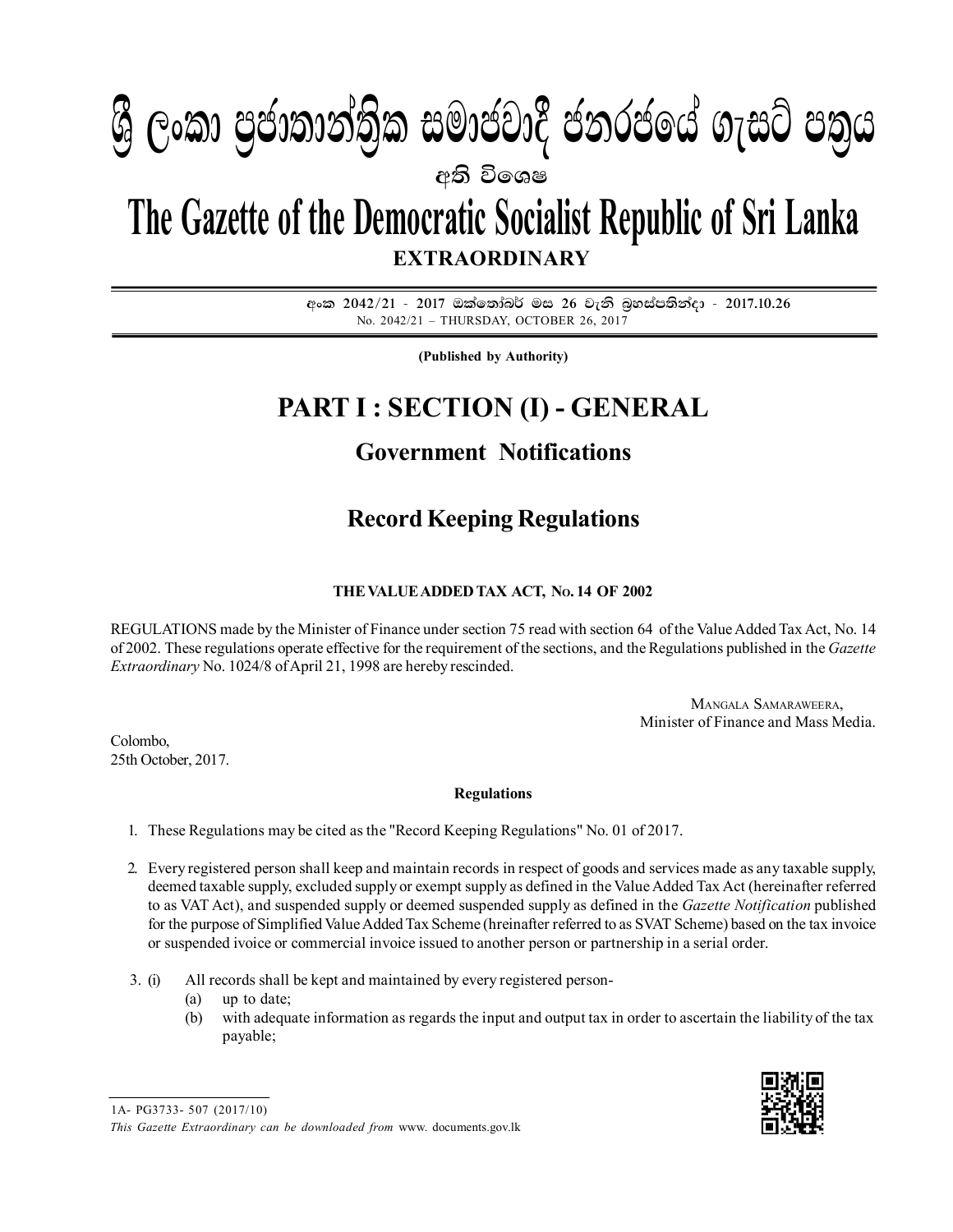- (c) to enable the Assistant Commissioner to check;
	- (i) the imports made as deferred, at upfront, exempted, excluded or on NFE basis;
	- (ii) the suspended supplies, deemed suspended supplies where payment of VAT is deferred or suspended purchases;
	- (iii) deemed taxable supplies mentioned in section  $22(10)$  of the VAT Act;
	- (iv) credits on deemed taxable supplies made to special projects and strategic development projects, deemed credit on suspended supplies;
	- (v) deemed input credits claimable after 01.11.2016 by persons who have obtained the VAT registration in respect of wholesale and retail activity;
	- (vi) the records with the returns furnished under section 21 of the Act.
- 4. Where a registered person who has more than one place of buiness, the name and address of such places of business shall be kept at the principla place where the taxable activity is carried on.
- 5. Every registered person shall keep and maintain records of all transactions connected with the taxable supplies which will be enable to determine the quantum of tax to be paid or claimed by such person and shall include -
	- (i) every supply of goods and service on which tax has been charged;
	- (ii) every importation and removal of such imported goods if such goods were in a bonded area;
	- (iii) all supplies made by registered person including supplies made under zero rate supplies:
	- (iv) all supplies made under suspended scheme;
	- (v) all supplies considered as deemed taxable supples;
	- (vi) all supplies considered under deemed suspended supplies;
	- (vii) any gift or loan of goods;
	- (viii) any damaged or destroyed goods;
	- (ix) any goods acquired or produced in the course of making taxable supplies which are put to private or nontaxable use;
	- (x) any adjustments made to records including issuing/receiving credit notes and/or debit notes, writing of bad debts and recoveries from bad debts which have been written off previously.
- 6. Such other documents as are necessary to verify the entries in any such books of accounts referred to in section 64 of the VAT Act Shall include work sheets.
- 7. (i) Records shall be maintained in respect of every taxable period setting out details of output and input tax. In the case of quarterly returns, the records shall be maintained on a monthly basis.
	- (ii) The format of the account to be maintained or kept in respect of the tax payable under the VAT Act shall be as specified in the Annexure.
	- (iii) The input tax allowable under the VAT Act shall be set out separately. This shall include
		- (a) input tax either charged or paid on goods and services received.
		- (b) input tax on imported goods including goods removed from bonded areas;
		- (c) any relief due on bad debts or other adjustments;
		- (d) excessive calculations from previous taxable periods except where an assessment has been made by an Assistant Commissioner;
		- (e) the amount of a unabsorbed input tax as at 31.12.2010 or any input tax brought from any previous taxable period, if applicable, which is to be claimed;
		- (f) deemed input credit, in respect of goods which are to be sold in wholesale or retail trade by a registered person,

- if such registration is obtained during the period from 02.05.2016 to 31.12.2016, and if so, on stock of liable goods as at the date of registration which are not mentioned in PART II of the First Schedule of the VAT Act,;

- if the registration is obtained on or after 02.05.2016 on goods which are not mentioned in PART II of the First Schedule of the VAT Act and purchased from non-registered suppliers.

(iv) Suspended purchase made under the SVAT scheme and whether such purchase is used for specified purpose or deemed specified purpose.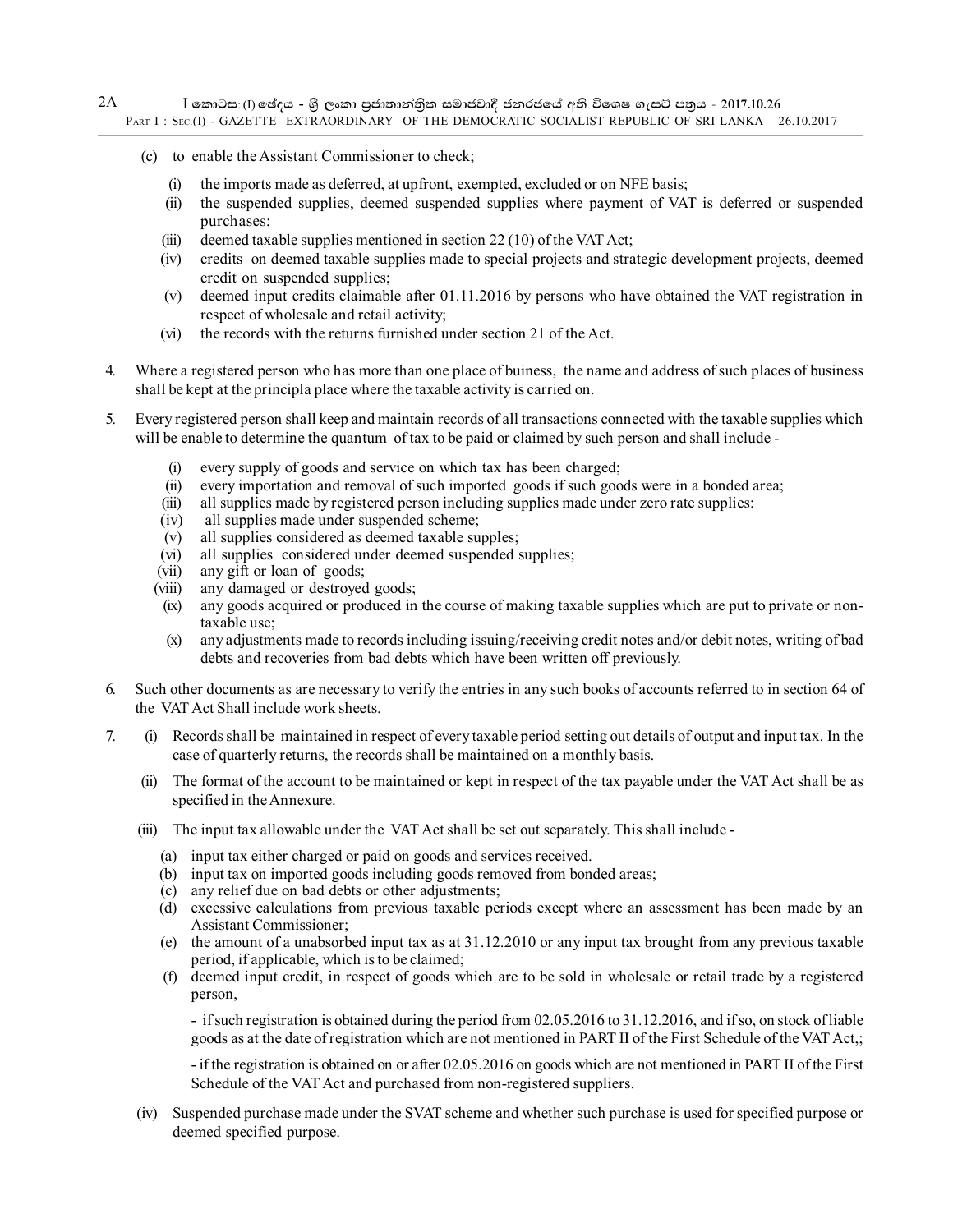- (v) The output tax payable under the VAT Act shall be set out separately-
	- (a) output tax payable on goods or services including deemed taxable supplies;
	- (b) tax due on self -supplies and other adjustments; (c)reduced calculations of tax from previous taxable periods except where an assessment has been made by an Assistant Commissioner;
	- (d) All credit vouchers received on suspended supplies.
- 8. Every registered person is required to maintain records and prepare the below mentioned schedules and required to submit to the Commissioner General with the return of the VAT.
	- (a) Schedule 01 (Output Schedule) as per the details given below;
		- (i) Each entry for each tax invoice,
		- (ii) One entry for all inclusive invoices giving the dummy Taxpayer Identification Number mentioned in the Quick guide uploaded to the web portal.
		- (iii) Each entry for supplies made to government institutions which are not registered for VAT, giving the dummy Taxpayer Identification Number assigned for this purpose to all such entries as mentioned in the Quick guide uploaded to the Web Portal,
	- (b) Schedule 02 (Input Schedule for Local Purchases);
	- (c) Schedule 03 (Input Schedule for imports);
	- (d) Schedule 04 (Schedule for tax credit notes and tax debit notes);
	- (e) Schedules on deemed input tax.
		- (i) Schedules 05 is prepared only for deemed input credit claimable on goods purchased from non-registered persons for VAT, and it is the format which is to be used for the purpose of furnishing to the Commissioner General with the VAT return for any respective taxable period.
		- (ii) Schedules for deemed input VAT, on opening stock as at the date of registration is prepared only for deemed input credit claimable on opening stocks, and it is required to be uploaded only once to the Web Portal of IRD.
		- (iii) Schedules for deemed input VAT, on purchases made from non VAT registered persons during the taxable period is prepared and maintained only for deemed input credit claimable on goods purchased from nonregistered persons. However, this schedule is not required to be furnished to the Commissioner General along with the VAT return for any taxable period.
		- (iv) The above schedules mentioned in sub items (i), (ii), and (iii) are applicable only for persons who have obtained the VAT registration on or after 02.05.2016 for whole sale and retail activity.
		- (v) When submitting Schedules , the rules specified by the Commissioner General for e Service is applicable as it is.

Templates of the above schedules are available in the web portal of the Commissioner General, and those schedules are required to be prepared by using the latest appropriate schedule template.

- 9. Every Registered Identified Purchaser (RIP) and Registered Identified Supplier (RIS) is required to maintain records and prepare the below mentioned schedules.
	- (a) SVAT 05 Schedule;
	- (b) SVAT 05a Schedule;
	- (c) SVAT 05b Schedule;
	- (d) SVAT 06 Schedule;
	- (e) SVAT 07 Schedule;

Templates of the above schedules are available in the web portal of the Commissioner General, and those schedules are required to be prepared by using the latest appropriate schedule template.

10. Every RIP is required to maintain records on any purchase made under SVAT Scheme and purchase which is to be disallowed as per the Gazette Notification issued by the Commissioner General, and records relating to issued credit vouchers on suspended purchase.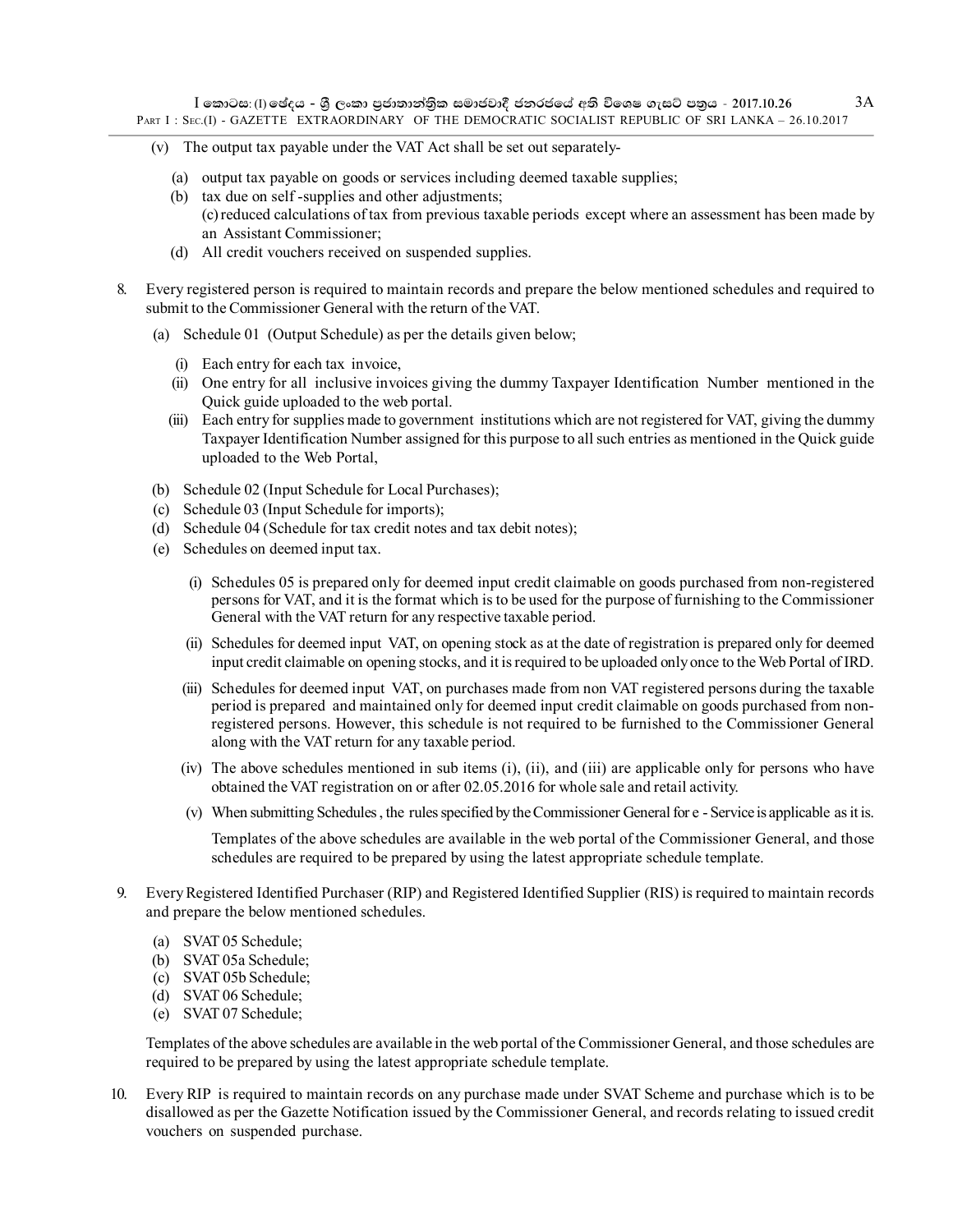- $I$  කොටස: (I) ඡේදය ශීූ ලංකා පුජාතාන්තික සමාජවාදී ජනරජයේ අති විශෙෂ ගැසට් පතුය 2017.10.26 PART I : SEC.(I) - GAZETTE EXTRAORDINARY OF THE DEMOCRATIC SOCIALIST REPUBLIC OF SRI LANKA – 26.10.2017
- 11. Every RIP or RIS is required to maintain records relating to received credit vouchers on suspended supply.
- 12. Every registered person who keeps or maintains the books of accounts shall balance such Accounts to ascertain the amount of the tax payable or refund to be made for the relevant period.
- 13. Worksheets which are necessary to arrive at the tax deductible or tax payable shall by be maintained separately in relation to each record. This shall include the
	- i. amount of tax chargeable on the supplies;
	- ii. tax exclusive value of supplies;
	- iii. value of any exempt/non-taxable wholesale or retail supplies made;
	- iv. amount of tax suspended on the supplies;
	- v. details of all adjustments;
	- vi. record of all taxable supplies received;
	- vii. Simplified VAT Credit vouchers (SVCV) obtained from the Commissioner General and issuance of such SVCV on suspended purchase;
	- viii. Amount to be claimed as deemed input credit.
- 14. Records shall be kept and maintained in such a manner that the details or each transaction and the amount of tax or suspended tax are entered in full or can easily be ascertained by referring to the supplier's tax invoice or suspended tax invoice or evidence of tax on imported goods.
- 15. **Cash basis accounting** Registered persons who are permitted by th Commissioner Genrral of Inland Revenue to adopt cash basis accounting shall maintain a separate column in their records to indicate cash received or paid in respect of every transaction.
- 16. **VAT Control Account** VAT Control Account shall contain all VAT received or receivable and VAT paid or payable by the registered person. The following (minimum) details should be recorded in this account.

#### **VAT Control Account -**

| Date | Discription | Folio<br>No. | Amount | Date | Discription | Folio<br>No. | Amount |
|------|-------------|--------------|--------|------|-------------|--------------|--------|
|      |             |              |        |      |             |              |        |

- 17. Except the maintenance of above mentioned records, any registered person who is required to maintain documents under,
	- (i) Regulation issued under Gazette Notification in respect of transfer pricing regulations,
	- (ii) Regulation issued under Gazette Notification in respect of Sri Lanka Financial Reporting Standards,
	- (iii) Guideline issued under Gazette Notification in respect of Value Added Tax on financial services,
	- (iv) Guideline issued under Gazette Notification in respect of Simplified VAT Scheme,
	- (v) Regulation issued under Gazette Notification in respect of deemed input credit claimable by persons who have obtain the VAT registration on or after May 02nd of 2016 on wholesale and retail activity,
	- (vi) Regulations issued under section 25K of Value Added Tax Act,
	- (vii) Reconciliation of the value of turnover/ supply for VAT purposes with the turnover for Nation Building Tax, Income tax or any other type of taxes,

is required to keep records under this Gazette Notification.

18. All records either in hardcopies or softcopies shall be preserved for a period of five years from the end of the taxable period to which such records relate. Provided however, on an application made by a registerd person, the Commissioner General may permit, such person to destroy such records before the said period of five years for reasons stated.

4A